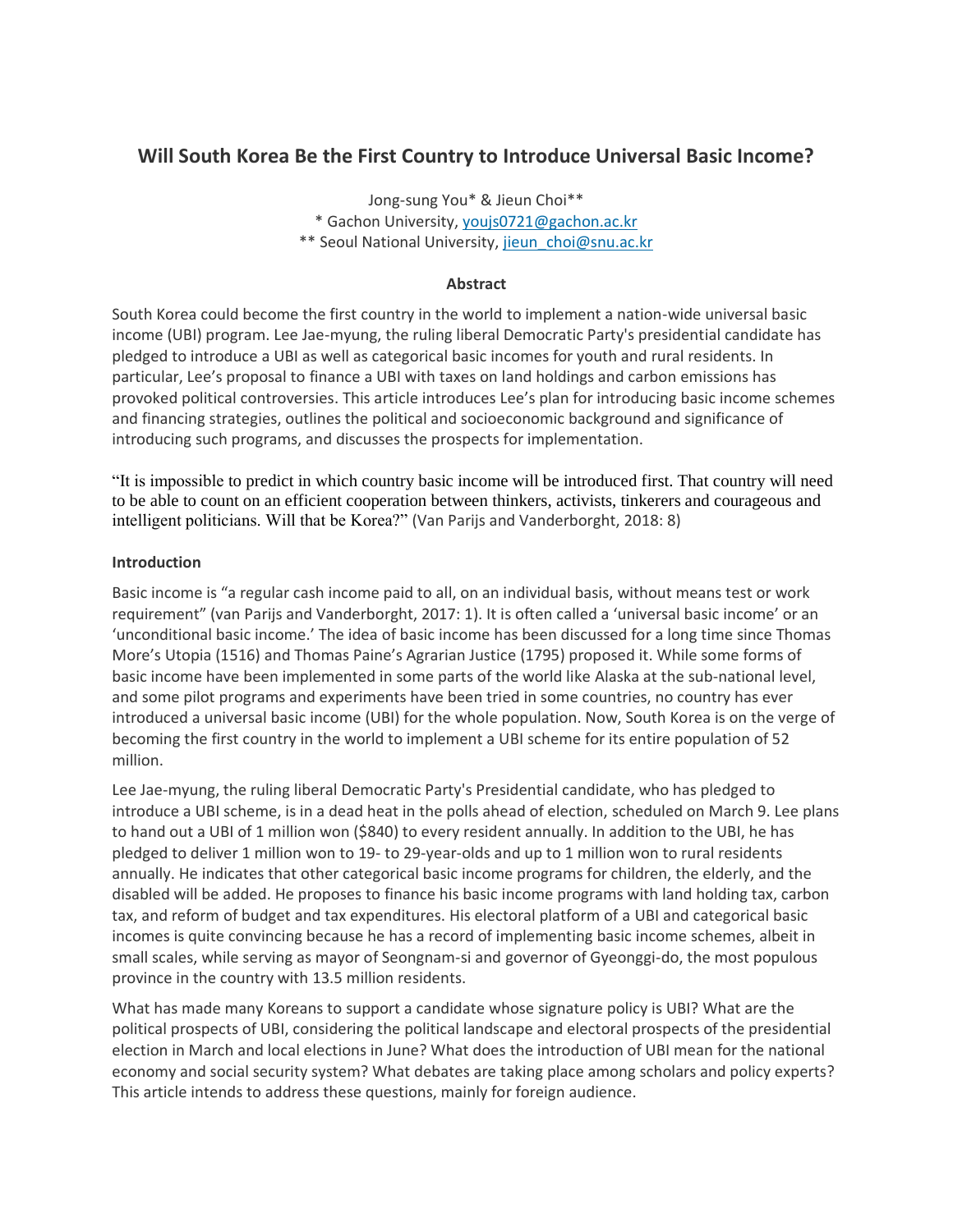We will first describe Lee's plans for the implementation of basic income programs, including his financing strategies. The next section will provide political background of implementing the pilot basic income programs during his tenure as mayor and governor, and introduce the positions of the major political parties and politicians about basic income and negative income tax, which is considered a cousin of basic income. Then we will discuss socioeconomic background and the problems of social protection system in the country that have caused growing interest in basic income among scholars and politicians. We will also briefly introduce main debates surrounding basic income. In the concluding section, we will discuss the prospects of its implementation during the five-year term of the next presidency and beyond.

#### **Lee Jae-myung's Plans for Basic Income Programs**

Lee Jae-myung is well known for his pilot basic programs such as 'youth basic income' he implemented as mayor of Seongnam-si and governor of Gyeonggi-do, as well as emergency relief basic income and basic income for farmers and rural residents as governor of Gyeonggi-do.

Upon announcing his candidacy for the ruling Democratic Party's primary election, he laid out his plans to introduce basic income programs if elected president (Lee, 2021). South Korea has a presidential system, with a five-year single term presidency.

He used to state his long-term goal for UBI as a monthly stipend of 500 thousand won (about \$420), or an annual sum of 6 million won (about \$5,000), for everyone in the country. He stressed the need to prepare for jobless society that the fourth industrial revolution would bring about and argued that UBI could be an effective economic policy, not just social policy, to boost consumer demand and thereby spur economic growth. On July 22, 2021, he announced that he would start with modest levels of basic income for the youth and for the entire population. Specifically, he declared that his administration would distribute 250 thousand won (\$210) once to every resident in 2023, and at least four times the same amount (1 million won, or \$840) per year by the end of his term as president. He also stated that the UBI would be given in the form of perishable local currency, which should be consumed within a limited time in one's localities, to spur people's consumption in small businesses in local areas.

In addition to the UBI, he pledged to distribute youth basic income of 1 million won in four installments of 250 thousand won to 19- to 29-year-olds starting in 2023. Combining the universal basic income of 1 million won per year and youth basic income of 1 million won per year, the youth will receive a total of 22 million won for eleven years. Mr. Lee stressed that the basic incomes would allow the youth more 'real freedom' and enable them to spend more time for education and training to enhance their human capital. He also indicated that he would announce his plans for categorical basic incomes for farmers and rural residents, the elderly, children, the disabled, and artists later.

To finance his basic income programs, Mr. Lee stated his intention to increase taxes and save budgets. He declared that he would introduce a new tax on land holdings and carbon emissions, both of which were urgently needed "corrective taxes" according to him. He argued that land value tax would discourage real estate speculation and stabilize the price of land and housing, while skyrocketting housing prices under the current Moon Jae-in administration were the major source of public discontent. He also emphasized that it would not be a choice but a must to introduce carbon tax as the most effective and efficient tool to reduce carbon emissions. He suggested that the value of land dividends and carbon dividends will more than compensate the tax burden for 90 percent of households.

The land value tax could raise revenue of 30 trillion won (\$25 billion), and carbon tax 20 trillion won (\$16.8 billion) per year by the end of his presidential term. All the revenue from the land value tax and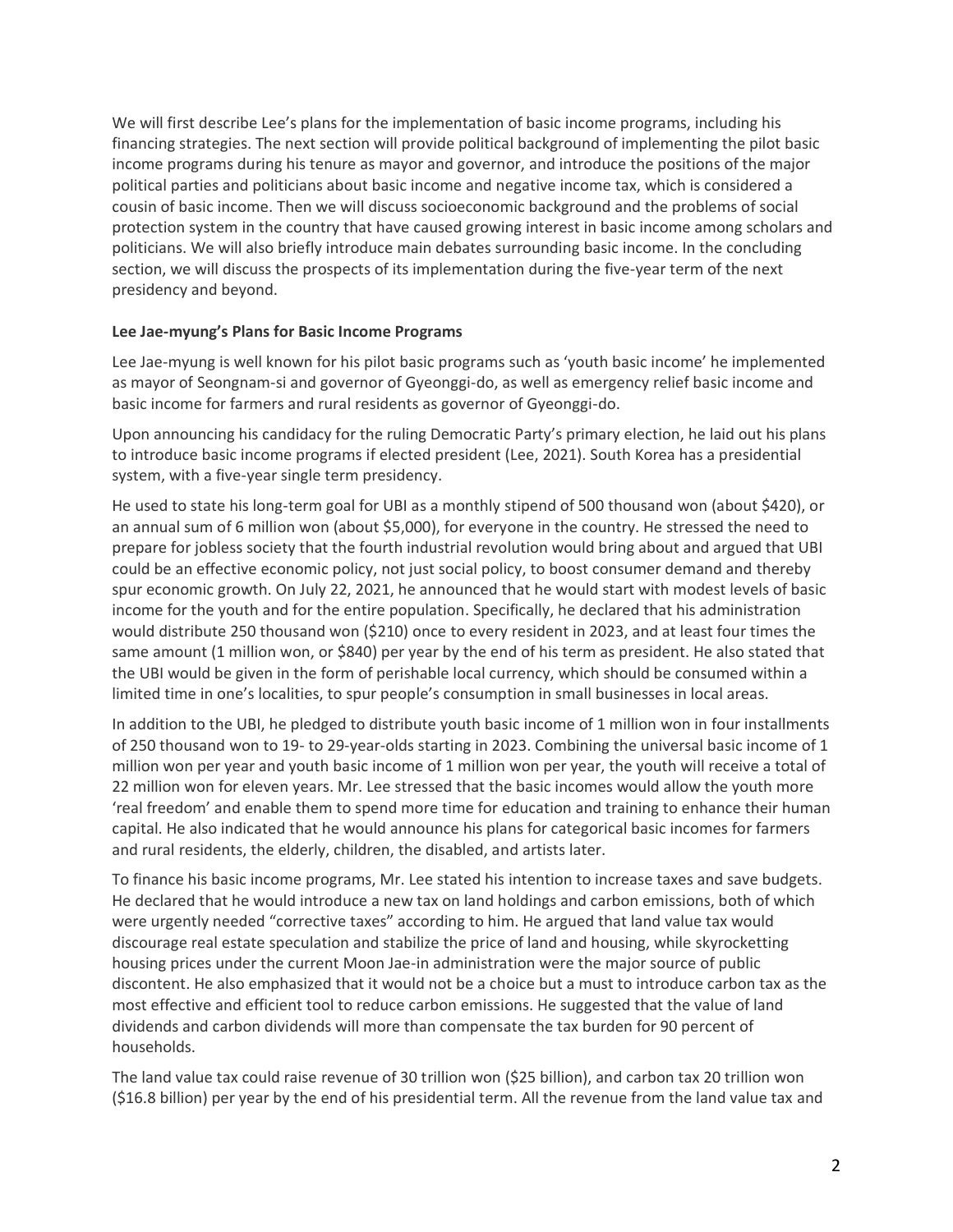substantial part of the carbon tax revenue would be used to finance the UBI program. He also proposed to save budgets by reforming budget expenditures (25 trillion won) and tax expenditures (25 trillion won). Together about 90 trillion won (30 trillion + 20 trillion/2 + 25 trillion + 25 trillion) per year, or about 4.5% of GDP, could finance a UBI (51.8 million persons \* 1 million won = 51.8 trillion won), youth basic income (6.3 million persons \* 1 million won = 6.3 trillion won) and other categorical basic incomes. Lee plans to install a presidential commission for basic income once he is inaugurated as president. The commission will design basic income schemes in detail and hold public deliberations and discussions to reach public consensus. He has also indicated that additional earmarked taxes for financing higher levels of basic income could be introduced if political consensus were made based on people's experience of the efficacy of basic income, which might not happen during his presidential term.

Lee easily won the Democratic Party's presidential primary, defeating two former prime ministers, although he had not had any position in national politics before. As the Democratic Party's official candidate for President, he has been releasing his plans for categorical basic incomes for children, rural residents, and artists. The universal monthly child benefits of 100,000 won (\$84), currently provided to up to seven-year-olds, would be extended up to 18-year-olds by the end of his presidential term. The rural residents as well as farmers would receive up to 1 million won per year. There would be 1 million won of annual basic income for artists and 1.2 million won of yearly benefits for those between 60 and 65 years old who have retired but do not receive public pension yet. He also announced that there would be no reduction in the amount of basic pension for the elderly couples, while couple rate is currently 80 percent of single rate each.

# **The Political Background**

Lee Jae-myung was born in 1964 in Andong, North Gyeongsang Province. After graduating from elementary school, he worked at factories in Seongnam, Gyeonggi Province. He suffered industrial accidents, and the injured arm was twisted. He received a middle school diploma and a high school diploma through self-study and was accepted into Chung-Ang University and studied law. After building his early career as a human rights lawyer, he entered the politics. He earned his political reputation during his tenure as mayor of Seongnam (2010-2018). As mayor of Seongnam, he gained recognition for advancing Seongnam's social welfare programs, including the introduction of free school uniforms, free post-natal care and 'youth basic income'.

When Mayor Lee began to implement a youth basic income program in January 2016, few Koreans were aware of the concept of basic income. All the 24-year-old residents of Seongnam were given 1 million won in four installments in the form of perishable local currency. Although it was just a one-year program for the 24-year-olds, the program became popular not only among the youth but particularly among the local small businesses run by their owners. Since the use of the local currency was restricted to the small businesses in the city within a limited time period, they saw increased sales revenue due to the youth basic income. While the standard definition of basic income includes the "cash" element, the quasi-cash is different from voucher, which typically restricts its use to specific goods or services.

It is notable that behind Lee's political rise with his signature policy of basic income was the role of basic income activists and scholars. In particular, the Basic Income Korea Network (BIKN) has played an important role in promoting basic income in Korea since its foundation in 2009. In July 2016, the BIKN hosted the 16th Basic Income Earth Network (BIEN) Congress in Seoul. The international event contributed significantly to increasing public awareness of basic income and the numbers of published scholarly articles as well as news articles about basic income began to increase rapidly after the BIEN Congress. Kim Jong-in, then emergency leader of the liberal opposition, Democratic Party, stated in his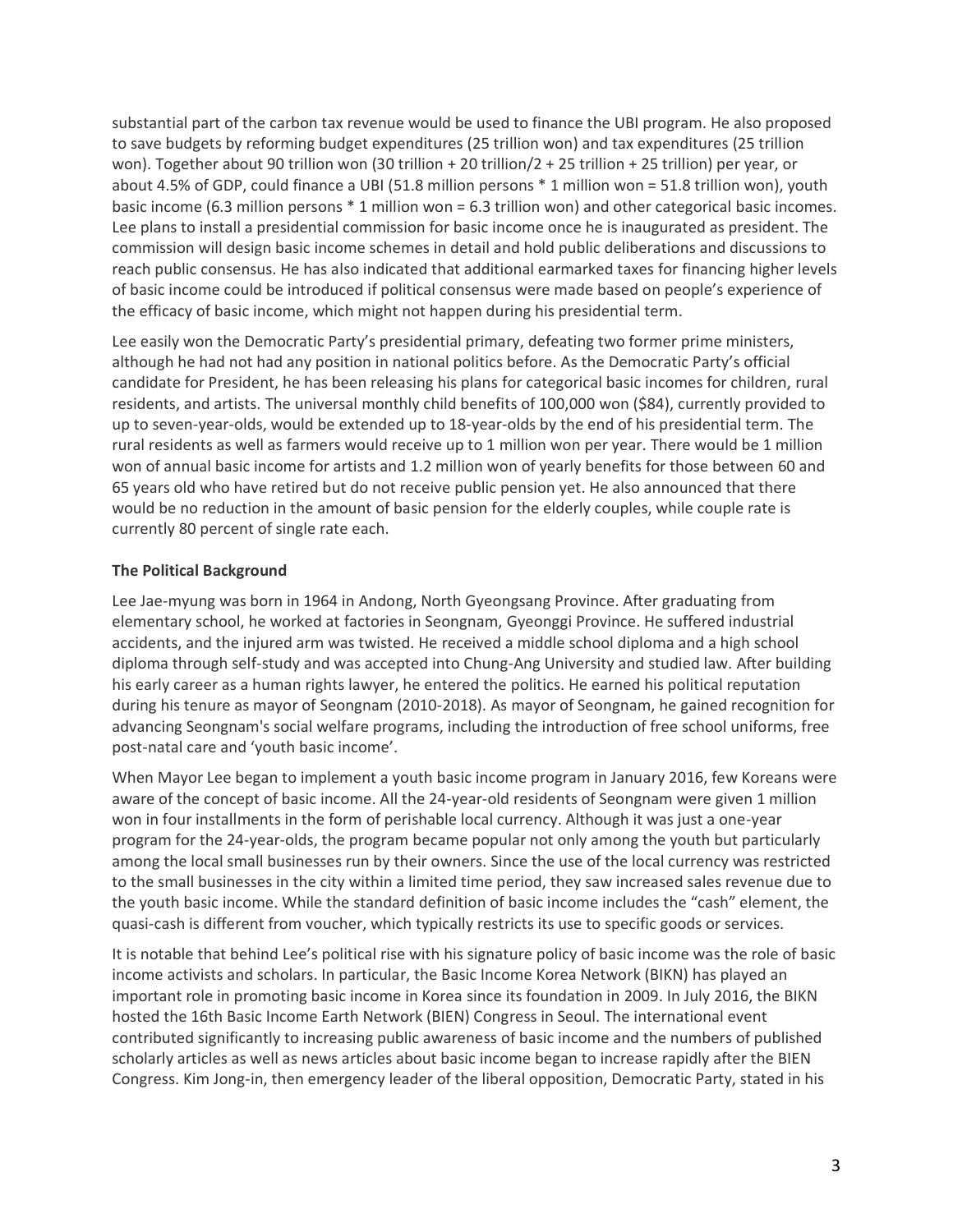parliamentary address that Koreans should pay attention to basic income experiments in foreign countries. It was the first time that a major politician mentioned basic income in Korea.

In late 2016, there were a series of mass demonstrations that called for resignation of President Park Geun-hye over a corruption scandal. Lee, then mayor of Seongnam, was among the first who called for impeachment of the president and became very popular. After the president's impeachment, he ran for nomination of presidential candidacy of the main opposition, Democratic Party. He pledged to introduce a universal basic income of 300 thousand won per year financed by land holding tax and categorical basic incomes of 1 million won per year for children, the youth, the elderly, farmers and fishermen, and the disabled that would be financed by budget savings (BIEN, 2017). Although he finished the nomination contest in the third place, it was extraordinary for a local politician to show such strong competitiveness.

Upon election and inauguration in May 2017, President Moon declared the strategy of "income-led growth" and increased the minimum wage and regularized non-regular workers in the public sector. Although the Moon administration introduced a universal child benefit of 100 thousand won (\$84) on a monthly basis for those under the age of eight, the officials of the Blue House, or the presidential office, as well as the Minister of Planning and Finance have been hostile toward basic income.

Local elections in June 2018 added momentum in the promotion of basic income in Korea. Mr. Lee was elected as governor of Gyeonggi Province, which represents a quarter of the South Korean population and surrounds the capital Seoul geographically. He soon expanded the youth basic income program for the 24-year-olds to the entire 31 municipalities of the province beyond Seongnam. According to a Gyeonggi Research Institute's study, the basic income recipients became happier, more interested in economic freedom and social inequalities, and more positive about the role of government (Yoo, 2020).

During the 2018 local elections, not only Mr. Lee but many candidates for local offices in rural areas pledged to introduce farmers' allowance, or basic income for farmers. The Local Governments Council for Basic Income was first formed with participation of 36 municipalities in April 2019, and the membership of the Council was expanded to 75 municipalities by April 2021. In addition to implementing farmers' basic income, Gyeonggi Province plans to conduct a five-year experiment of 'rural basic income' starting in March 2022. All the 3,880 residents of a village that was selected by a lottery among the qualified applicants will receive a monthly stipend of 150 thousand won (\$125) for five years with no strings attached. The impact of rural basic income on psychological wellbeing, the local economy, employment, and inequality will be studied by collecting data and comparing to that of a control group living in a similar village.

Upon the outbreak of coronavirus pandemic, there were fierce debates about the need, scope and method of emergency disaster relief payments. Lee, then governor of Gyeonggi Province, was at the forefront of advocating the urgent delivery of universal emergency basic income on an individual basis in the form of perishable local currency, as opposed to selective payments on a household basis in cash. On top of the central government's disaster relief payments given to all households in April 2020, Gyeonggi Province dispensed additional payments in perishable local currency to all residents at the individual level, minimizing the time and administrative costs accorded to targeting beneficiaries. "Although it is a small amount and only a one shot, I hope that Gyeonggi Province disaster basic subsidy will trigger a discussion on basic income at the national level and establish a new policy suitable for a new era," Governor Lee Jae-Myeong said (Lee, 2020).

When the Moon administration was still insisting on selective payments of disaster relief in March 2020, the conservative opposition, United Future Party, unexpectedly urged the government to send out cash to every household. After the UFP lost the general elections for National Assembly and the new Basic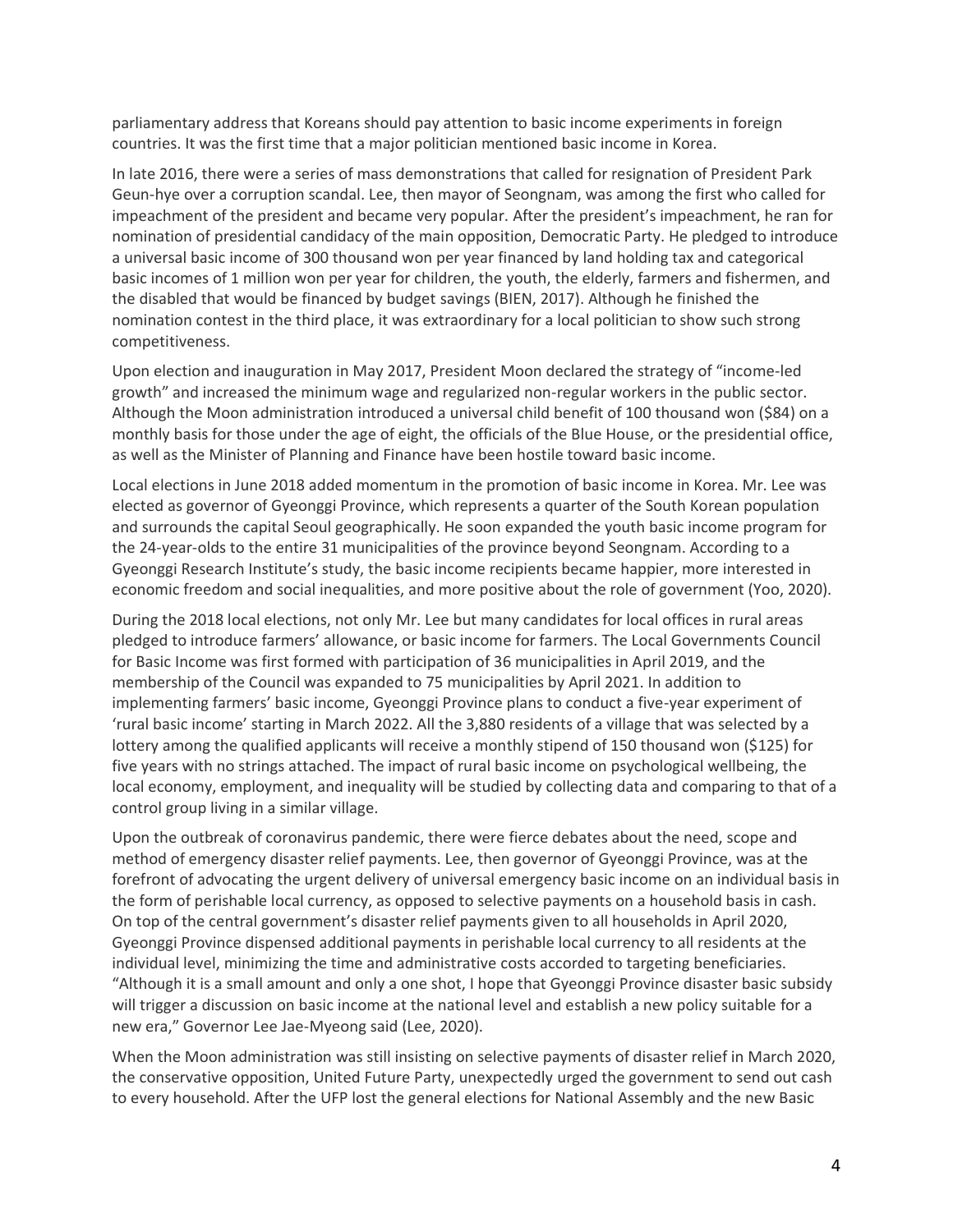Income Party took one legislative seat in April 2020, the UFP renamed itself People Power Party (PPP) under the emergency leadership of Kim Jong-in in September 2020. Kim, who was the first major Korean politician who spoke about basic income as a leader of the liberal Democratic Party in 2016, took an interim leadership for the rightist party in crisis and redirected the party leftward toward a centrist party. The PPP surprisingly embraced basic income in its party platform, which read, "The state should support the individual citizens to live a safe and free life with basic income to cope with the upcoming era of the Fourth Industrial Revolution."

Since then some prominent politicians affiliated with the PPP proposed different versions of a negative income tax NIT), although there was no consensus about basic income and NIT within the party. Oh Sehoon, mayor of Seoul, proposed a "Safety Income", a household-based NIT scheme. He plans to conduct a randomized controlled experiment to evaluate the effect of the scheme in Seoul. Yoo Seung-Min, who finished third in the party's race for presidential candidacy in November 2021, proposed a "Fair Income", an individual-based NIT scheme. However, Yoon Seok-youl, the presidential candidate of the PPP has not only attacked Lee Jae-myung's UBI proposal as a nonsense but showed no interest in NIT.

The criticism against Lee's basic income policy came from within his own Democratic Party as well as from the opposition PPP. During the primaries, other presidential contenders argued that Lee's low-level universal basic income would not be of much help to people and that it would be better to provide larger benefits to selected people in need. They also attacked Lee's proposed land value tax, carbon tax, and reduction of tax expenditures, arguing that they would increase people's tax burden. For some time in November and December 2021, public support for Lee's candidacy as well as his basic income package waned. When the opposition's attacks on the land value tax forced him to be on the defensive side, he said that he would not introduce the tax and the land rent dividend if a majority of the population would object. But he added that he was confident that he would be able to persuade the public, based on his experience of public deliberations. He noted that the support for basic income increased from the initial 50 per cent to 79 per cent of the participants after two rounds of deliberations in Gyeonggi Province. Basic Income Party's presidential candidate, Oh Joon-ho, has proposed to introduce a monthly UBI of 650 thousand won (\$540), which will replace public assistance for the poor.

## **The Socioeconomic Background**

Korea is a star performer in the economic history in modern times. It successfully transformed the economy within one generation from one of the poorest countries that used to receive humanitarian and development assistances from other countries to one of the high-income countries that provide development aid to other countries. Such a rapid social and economic transformation resulted in many positive economic outcomes.

However, as Korea's growth model has left many behind, Korea pays high costs of the rapid growth and industrialization. Korea faces severe challenges with growing inequality in income and assets across the population. The gap between the rich and the poor was wider in South Korea than in almost any other OECD member countries in 2019, except for the US. Korea posted the second-highest poverty rate, defined as the percentage of people whose income is less than half the median income, among the 35 economies analyzed (OECD 2020).

Young people are particularly discontent with growing inequality and a lack of opportunities. The youth could be the first generation that would not be as rich as their parents' generation, which causes intergenerational tension. It would take a child born into a low-income family about five generations (or up to 150 years) to reach the average income level in Korea (OECD, 2018). Growing concerns about inequality and resentment are reflected in popular culture such as soap operas and movies like Squid Game and Parasite. Korea is a partly a victim of its own success.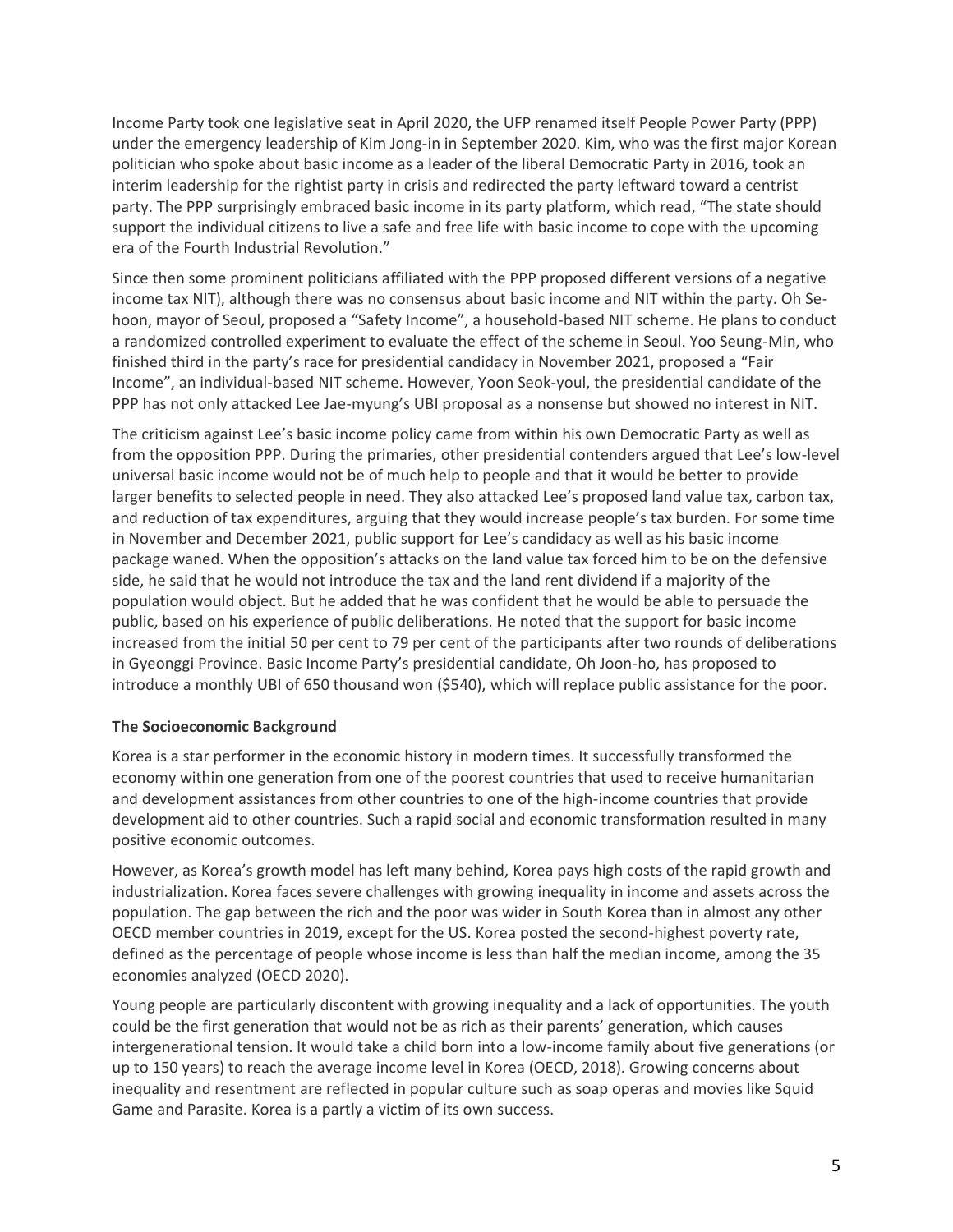The COVID 19 pandemic worsened inequality as labor markets were disrupted by job losses and the enforced shutdown of businesses. Dualism in Korean labor market caused a high segmentation between regular and non-regular workers even before the pandemic outbreak. A significant portion of the labor force works as non-regular workers at relatively low wages with limited protection from social insurance, which leads to inequality in income (OECD 2020). Such non-regular workers, mostly the youth and the vulnerable, were already going through difficult times even before the pandemic outbreak, as the rapid technological changes and digitalization compound the disparities of Korean labor markets. COVID 19 increased the unemployment disproportionately for non-regular workers. Such uneven labor market impact of the pandemic further increases economic disparities in Korea.

The low level of social spending and weak redistribution system further create a vicious circle for increasing inequality in Korea. The Korean welfare state is still immature, as it was established in a short period of time. Korean government's social spending, which accounted for only 3.1 percent of GDP in 1990, quadrupled to 12.2 percent in 2019. However, it is still among the lowest in the OECD area and only half of the OECD average, which is above 20 percent of GDP (data sources: OECD Social Expenditure, 2020). It is not just the low level of social spending but its composition that makes Korea's redistribution of income among the lowest in OECD. Social insurance accounts for about two thirds of social expenditures in Korea, but the majority of non-regular workers are excluded from social insurance such as employment insurance and public pension. Dualism in the Korean labor market not only increases income inequality but also produces dualism in social protection (You, 2020). Korea's tax and transfer systems on income distribution and poverty is among the weakest. Among OECD countries, the lowest birthrate, highest suicide rate, highest elderly poverty rate, and high inequality are all indicators of the South Korean welfare state's poor performance (Kim, 2021).

Meanwhile, Korea has managed macroeconomic situation well with sound fiscal space and relatively low rates of inflation. Despite the several disaster cash reliefs ppayments after the COVID 19 outbreak, the government spent much less for economic recovery related to the pandemic partially due to smaller confirmed cases of COVID 19 compared to other countries. Korea's moderate fiscal spending after the pandemic outbreak was more due to the frugal policy reflected in the small amount of disaster reliefs. Between 400 thousand won (\$333) and 1 million won (\$840) was delivered to each household depending on the household size in the spring of 2020, and 250 thousand won (\$210) to each individual except for the top 12 percent of population in terms of income and wealth in the fall of 2021. These payments were small compared to thousands of dollars given to most Americans as disaster relief payments. The Korean government was also very stingy in providing compensation to small businesses for their losses due to government-mandated shutdown or reduced business hours. As a result, Korea has been keeping its debt to GDP ratio under 50% and inflation level of 1.6% (according to IMF DataMapper, Oct 2021). Unexpectedly, in 2021, the government had excess tax revenue of around 60 trillion won (\$50 billion, about 3 percent of GDP) than previously expected as the economy has extended its growth momentum. Also, increased housing tax revenue, due to the surge in real estate prices, contributed to the excess revenue.

The above-mentioned social and economic factors Korea faces today seem to be aligned with the reasons why Korea needs to introduce UBI, which could serve as an enhanced social security system. Growing inequality and lack of opportunities for the youth were further accelerated through the economic crisis caused by the pandemic. The still low level of social spending despite the relatively sound fiscal situation further justifies the case for such programs.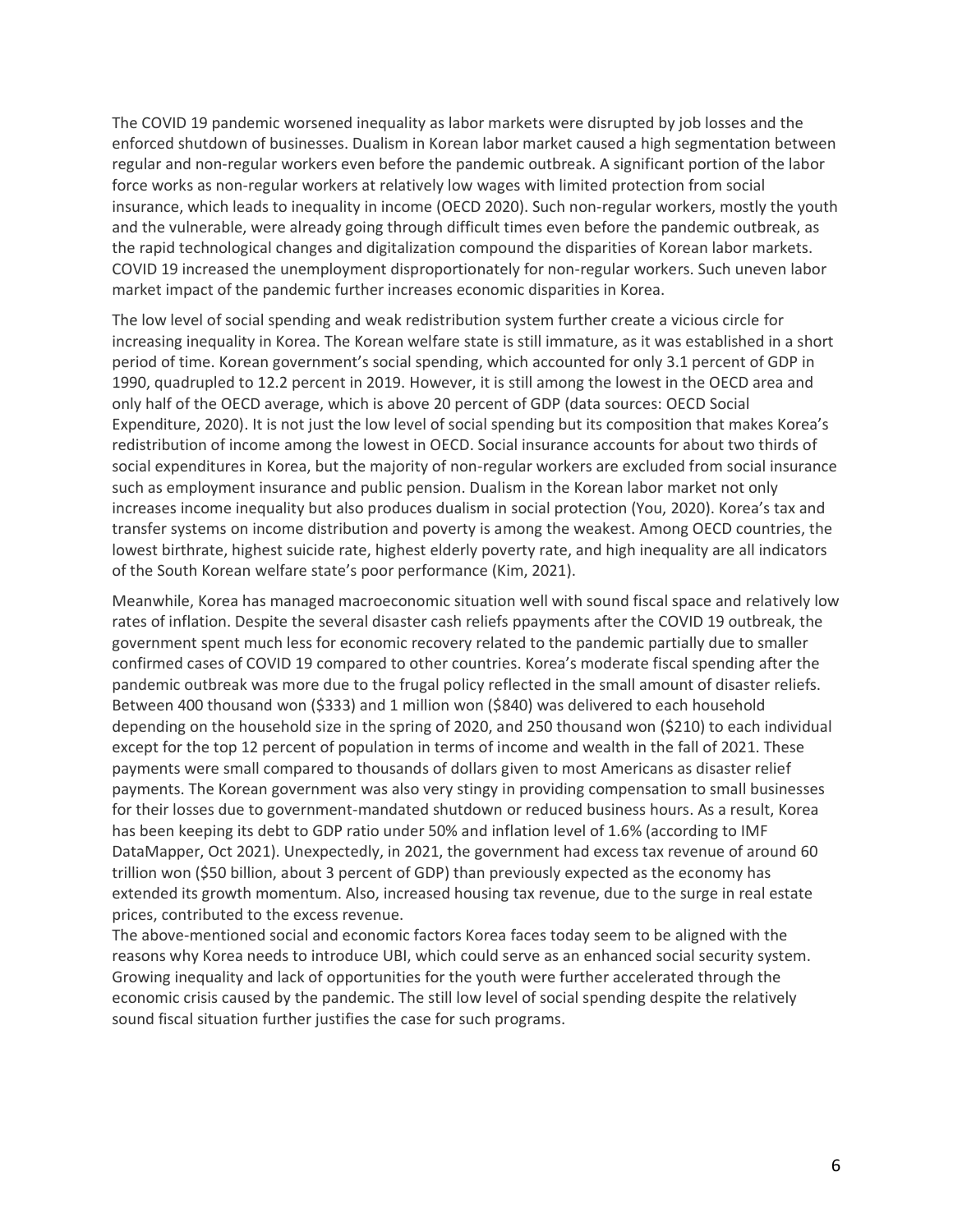#### **Policy Debates around the UBI**

Since Lee proposed to introduce the UBI, there have been heated debates on introducing such programs in Korea. Similarly, there have been active debates on the emergency disaster cash reliefs that South Korean government provided several times after the pandemic occurred. The two debates have many things in common, as the cash reliefs are seen as a pilot of UBI.

Considering the still on-going debates and potential concern raised about introducing the nation-wide UBI, Lee proposes to start the UBI with a small amount in the beginning, and gradually increase the amount by bolstering taxes on land holding and carbon emissions. Also, he plans to provide the UBI for targeted population, such as the youth and the elderly, and for farmers in the rural areas with declining population, as pilot programs. Here we summarize major policy debates and controversies raised around introducing UBI in Korea.

## *Universal vs. targeted?*

Debate continues about whether benefits should be offered to all citizens or targeted toward specific citizens who are in need of support. Critics question why the government should provide cash to the rich, such as the CEO of Samsung when more is needed to help those in need, including the unemployed and the growing elderly population.

However, as we have observed throughout the implementation of disaster cash reliefs, targeting those who are in need is costly to administer and practically impossible. When the government decided to provide 250 thousand won (\$210) to the bottom 88 percent of population, both the criteria of selection and its administration exposed many problems and created public discontent. Because UBI targets the entire population, it can significantly reduce administrative cost and avoid blind spots.

Meanwhile, Korea's relatively advanced government system and digital technology adoption could reduce the cost and inefficiency around targeting. Some economists argue that Korea should target its population in need while developing countries with limited capacity had better to provide a UBI (Banerjee and Duflo, 2019). For instance, the Nobel laureate, Prof. Banerjee, in an interview with *Korea Times*, mentions that he wouldn't support UBI in Korea as a long-term social program, although he thinks it's a smart emergency response. Banerjee suggests that as Korea has good public records, Korea can quickly identify those who are in economic pain at any point of time and channel help to them (*The Korea Times*, 2022-01-06).

However, proponents of UBI argue that targeted benefits often reduce work incentives and keep the recipients poor rather than helping them to escape out of poverty. It creates suspicion and stigma (Standing, 2017; Van Parijs and Vanderborght, 2017). Also, targeting is not as accurate as those economists like Banerjee think even in developed countries such as the US and Korea (Campbell, 2014). Negative income tax (NIT) has been proposed by many economists on the right (such as Milton Friedman) and on the left (such as James Tobin) to reduce work disincentives of the traditional welfare programs and better provide targeted benefits to all those in need. It is notable that there exists a UBI scheme that can have the same redistributive effect as any version of NIT (Kang, 2019). Prof. Mankiw at Harvard University illustrates such an example. Suppose that an NIT, or means-tested benefit of \$1,000 per month, or \$12,000 per year, is given to those with zero income, and is reduced by 20 percent of earned income until it reaches \$60,000 per year, and that the NIT is financed by a progressive income tax that taxes 20 percent of all annual income above \$60,000. Also suppose that a UBI of \$1000 per month for every person is financed by a 20% flat tax on all income. If we look at the net payment-taxes less transfers- everyone is exactly the same under both programs. Once we recognize the equivalence of NIT and UBI, the latter is preferable to the former because "universal benefits and flat taxes are easier to administer than means-tested benefits and progressive taxes" (Mankiw, 2021). Lee Jae-myung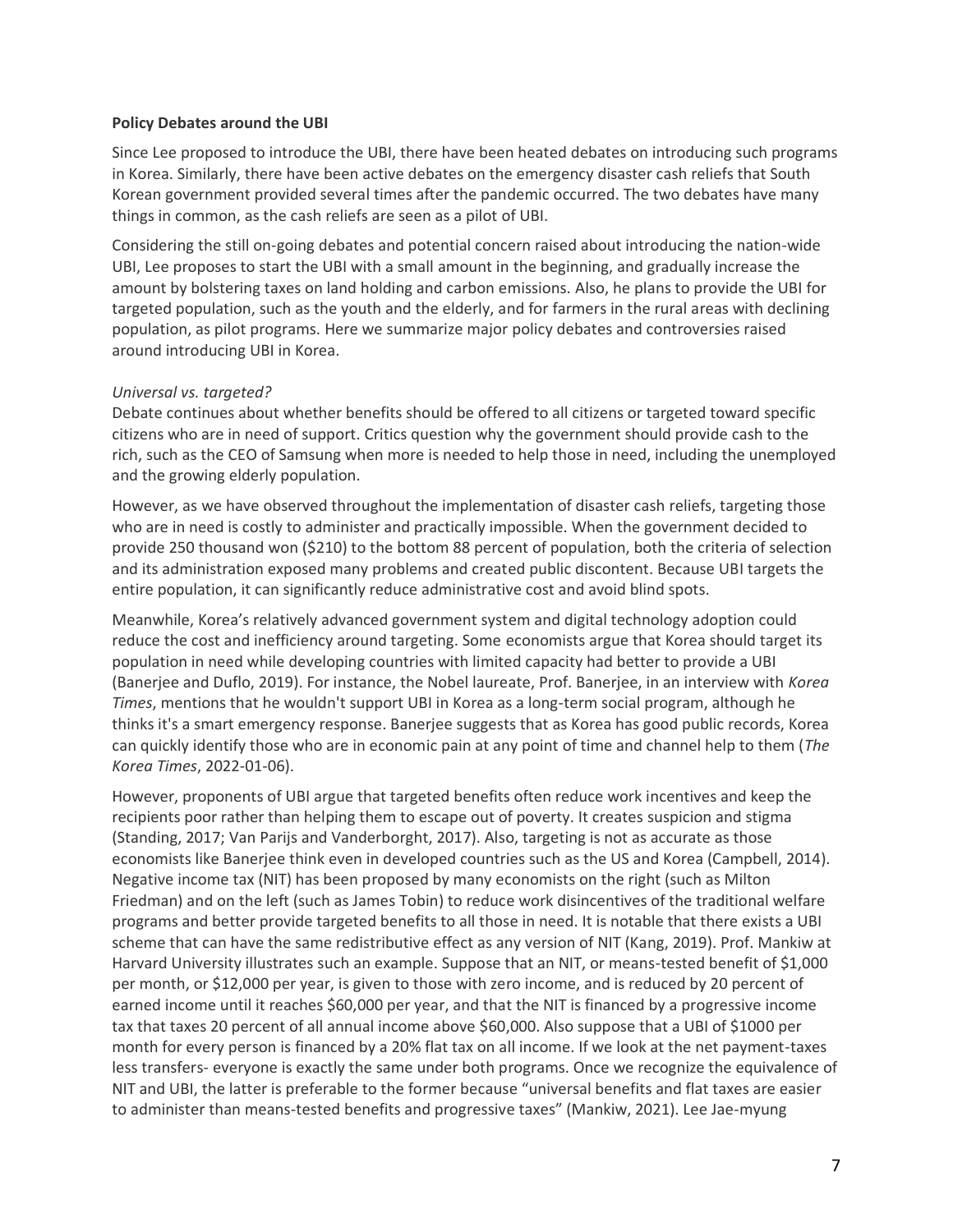defended his UBI policy citing Mankiw and other economists, but an article at conservative Chosunilbo argued that Lee had distorted Mankiw's argument while he had in fact not endorsed UBI (Jeong, 2022).

## *UBI has not been tested elsewhere.*

Critics of UBI have questioned the wisdom of implementing a UBI in Korea first time in the world while the effects of UBI are largely unknown. Finland's recent experiment of basic income was only a small scale and provided mixed results. So far, no country has had a large scale UBI provided to the entire population periodically. While prior studies conducted by Gyeonggi Research Institute suggest positive effects of basic income for youth, there is still limited evidence on the effects of basic income and no evidence on the UBI implemented at a large scale. Then, why do we run such an expensive experiment on Korean citizens before knowing the effects thoroughly first?

The limited evidence of the UBI effects also raises concerns about the unintended consequences of UBI. Critics warn that UBI could reduce workers' willingness to work. Also, employers might pay employees less because they know they will be subsidized by the government. Critics argue that we may not need UBI after all. While technological advancements, such as automation and robotization, will lead to job losses, they will also create new jobs in new sectors. So, it is too early to introduce UBI when we do not know the final labor market effects from the so-called fourth industrial revolution.

Proponents of UBI, however, argue that a low level of UBI will not reduce but increase work incentives because people will rely less on means-tested social assistance that imposes high marginal tax rates on the benefit recipients. Lee's proposed UBI at such a low level will not create work disincentives, because its income effect on work disincentives will be negligible if there is any. They note that UBI will not allow employers to pay employees less unlike EITC, because the former does not depend on earned income as EITC does. In fact, UBI will likely enhance workers' bargaining power. There will be positive macroeconomic effects as well, as UBI will boost consumer demand, which will result in more demand for labor and higher economic growth. They also argue that the fourth industrial revolution will certainly increase dualism in the labor market, producing the precariat, or precarious workers, in a large scale, which the existing social security system is ill suited to protect. Hence, we need to start a UBI at a low level to prepare to cope with the adverse effects of the fourth industrial revolution.

# *Is it financially feasible?*

Critics of UBI have noted that it is very expensive to introduce a UBI. Even if Lee would introduce a UBI of only 1 million won (\$840) to every Korean annually, it would cost Korea over 50 trillion won (\$42 billion) yearly, or about a twelfth of government budget, which could be a significant burden on fiscal situation. Moreover, once introduced, it would be politically difficult to stop disbursing the UBI irrespective of fiscal situation in the future.

Critics also noted that maintaining just the existing social welfare programs would bring the level of Korea's social spending close to that of advanced welfare states in Europe by 2060 because of the rapidly aging population. They argue that introduction of UBI will require drastic cut of existing programs, which will make the vulnerable population worse off. Also, the challenges of financing the UBI brings another criticism that Lee's proposed amount of UBI is too small to be of significant help to those in need.

Proponents of UBI argue that targeted programs based on means-testing are not as cheap in the long run as they look in the short run. Since targeted programs keep the recipients poor by incentivizing them to not work or work in the informal sector and to hide their income and assets, they tend to become more expensive and ineffective over time. Also, UBI is not as expensive as it looks at first. In the Mankiw's examples of UBI and NIT, the budget for UBI is much larger than that for NIT. If we consider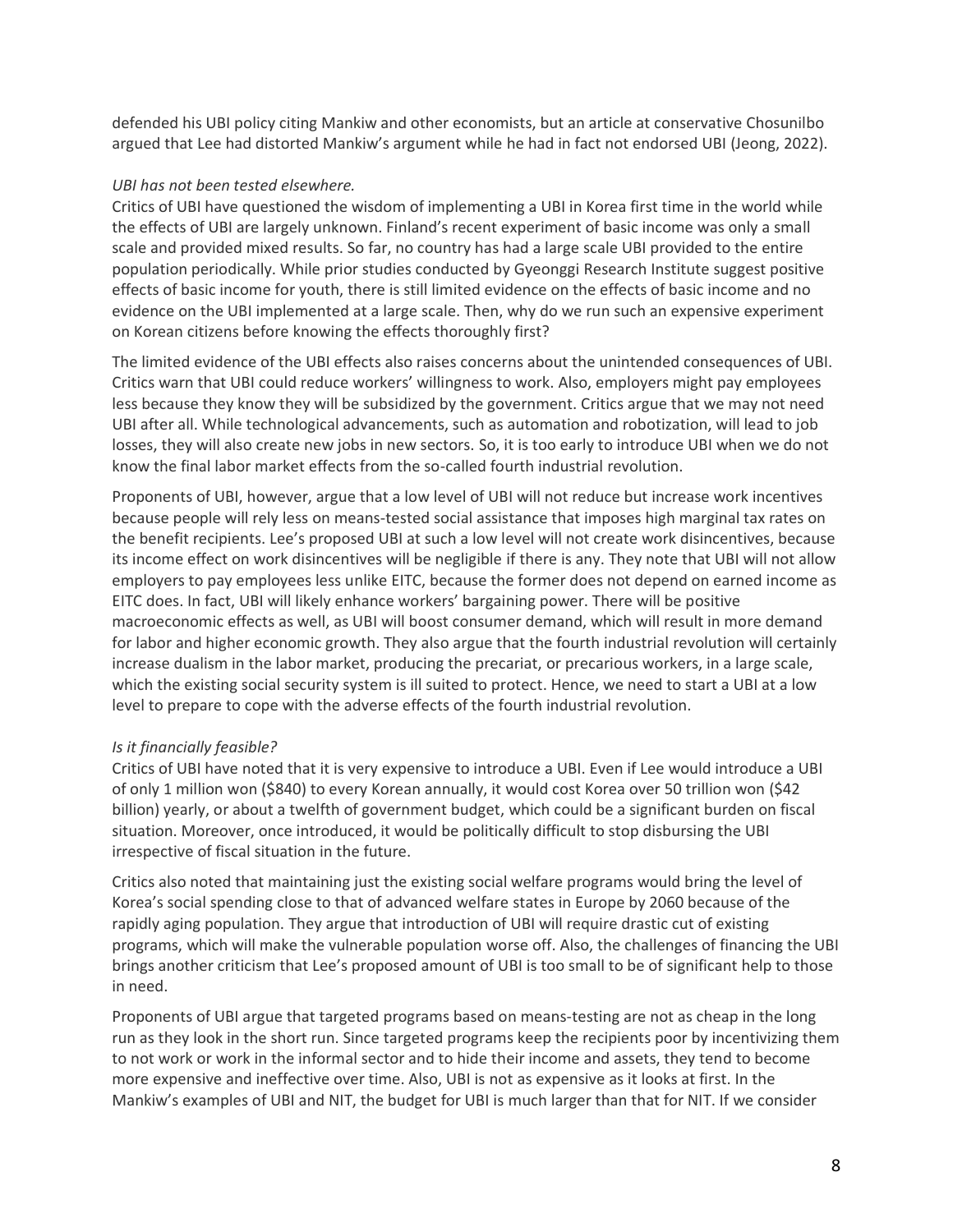the net benefits and net taxes only from the UBI program, however, the total size of the UBI is the same as that of the NIT. Since UBI does not reward poverty and encourages people to get out of poverty through earning more, it can spur economic growth. UBI also increases aggregate demand, employment and production, and tax revenue. Lee, in an interview with The Korea Times, defines the role of UBI is beyond the redistribution as it also helps creating consumer demand and assisting the economic virtuous cycle as well as alleviating social and economic polarization (*The Korea Times*, 12-31-2021). Proponents also argue that Korea's social protection system that excludes many working poor and only weakly protect some of the luckily selected population should be transformed (You, 2020). A partial UBI at the level of ten to fifteen percent of per capita GDP, as opposed to full UBI at the level of twenty-five percent of GDP, combined with income-and-contributions-proportional universal income insurance that protect against sickness, unemployment and old age, may constitute an ideal social protection system, according to some advocates of UBI in Korea (You, Kang and Lee, 2021).

It is also notable that the small amount of emergency reliefs, which was roughly equivalent to Lee's proposed UBI of 1 million won per year to everyone, that were given to all households in the spring of 2020 and to 88 percent of population on an individual basis in the fall of 2021 had significant redistributive effect. The results of household survey released by the Statistics Korea showed that income distribution had improved when the universal or near-universal relief funds were disbursed and worsened when only selective reliefs were given. This is because the small amount of relief funds represented 13.5 percent of household income and 39.1 percent of household market income for the bottom fifth, while they were negligible for rich households (You, 2021). It also suggests that targeting is not as accurate as commonly perceived.

## *Why a land a value tax and carbon tax to finance a UBI?*

Lee's basic income policy is based on the idea that common wealth such as land, natural resources, and the environment should be shared by all members of society. Also, he wants to use basic income as a way of overcoming the possible political resistance to the introduction of "corrective taxes" that are necessary to enhance economic efficiency and equity. In both senses, land value tax and carbon tax are ideal tools for financing universal basic income. Land dividend from the revenue of land value tax is a way of sharing part of the land rents. Carbon dividend from the revenue of carbon tax is a way of compensating the harm imposed on people by carbon emitters. On the other hand, land value tax and carbon tax could serve the public interest by correcting for market failures.

The land value tax is widely considered an efficient tax that could discourage real estate speculation, lower the price of land, and facilitate the efficient use of land (Dye and England, 2009; George, 1879; Mirlees et al., 2012). While creating a new tax would face political resistance, distributing the revenue from the tax to every Korean would be an effective strategy of overcoming political resistance since the majority of Korean families would benefit financially by receiving more in 'land rent dividend', or 'land basic income', than they pay in land value tax. It is not new for Lee to propose a land value tax. He pledged to introduce a land value tax and use the revenue to finance a UBI when he unsuccessfully ran for Democratic Party's presidential primary in 2017.

Similarly, carbon tax is widely recognized as the most effective and efficient tool to reduce carbon emissions (Bertelsen and Rorke, 2021). But the tax would increase the price of any good or service that uses carbon, and without 'carbon dividend', or 'carbon basic income', there would be a political backlash. By giving everyone a 'rebate', however, it would encourage people to cut back on their carbon usage and a majority of Korean families would have a net financial gain. A bipartisan group of prominent economists called for carbon tax and carbon dividend to the US government (Economists' statement, 2019).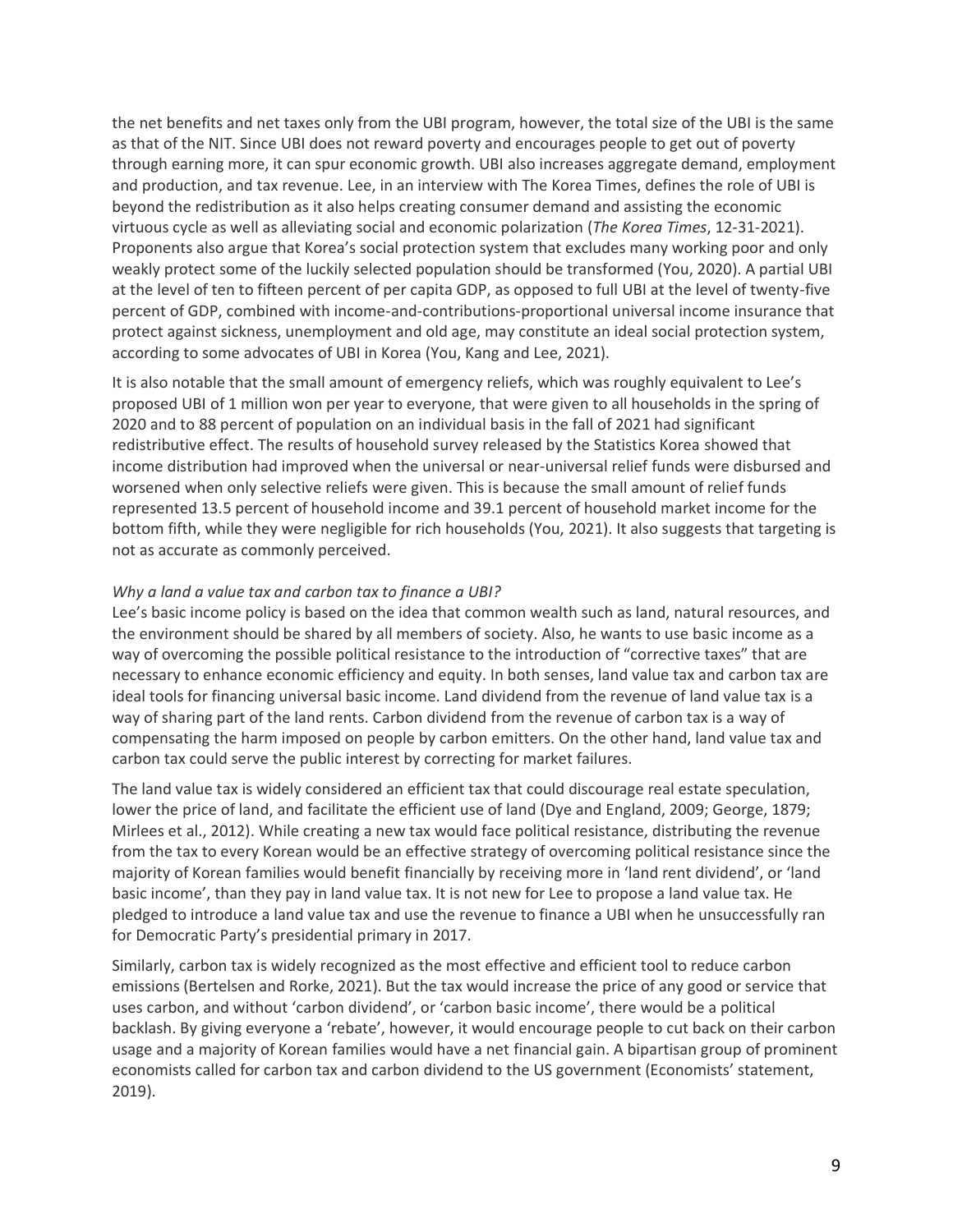However, Lee's plan to finance a UBI mainly with land value tax and carbon tax faced severe attacks from the conservative media as well as from his major opponent, Yoon Seok-youl of the PPP. Yoon criticized that Lee's proposed land value tax, a tax on unrealized capital gains, would amount to unconstitutional infringement of private property rights. Yoon also questioned the desirability of introducing carbon tax as well as the Moon administration's recently announced enhanced 2030 target for greenhouse gas emission reduction. Realizing that withdrawing from the Korean government's commitment to reduce greenhouse gas emissions would not be a viable option, however, his criticism of Lee's financing strategy of UBI focused on land value tax.

Public discontent about the comprehensive real-estate tax made it very difficult for Lee to sell his land value tax and land dividend scheme. Large increases in both housing prices and rates for comprehensive real-estate tax, especially on owners of two-or-more houses during the current Moon administration, created strong resistance against discussion of raising any real estate holding taxes. Although land value tax is a levy on the value of land without regard to buildings, personal property and other improvements, Lee failed to make people understand the distinction between his proposed land value tax and the existing comprehensive real estate tax that taxed housing more heavily than land. Opinion polls showed that most people did not buy his argument that a majority of the population would be net beneficiaries from the land dividend scheme but supported Yoon's plan to reduce taxes by integrating property tax and comprehensive real estate tax.

In such context, Lee had to retreat that he would not introduce a universal basic income as well as land value tax if the majority of population would not consent. He is now proposing to implement a UBI of 250 thousand won to 1 million won only after having public deliberations organized by a Presidential Commission on Basic Income and obtaining public approval, while categorical basic incomes and allowances will not be subject to such constraints.

## **Conclusion**

Lee's pledges to introduce categorical basic incomes for youth, children, rural residents, and even artists have not faced strong criticisms. In fact, there have been strong grassroots demand for rural basic income. Lee had planned to introduce farmer's basic income and conduct some pilot programs of rural basic income, but changed his plan and formaly announced his plan to introduce an annual basic income of up to 1 million won to every resident in rural areas, not just the farmers, on January 25, 2022. The rural population is about 10 million, about five times the number of farmers, and one fifth of the South Korean population.

However, his plan to implement a universal basic income of 1 million won for every Korean has faced strong objection not only from the conservative PPP and its presidential candidate, Yoon Seok-youl, but also from within his own party and many liberal scholars. Public opinion on basic income has turned out to be not very favorable, either. A recently released survey results show that 43 percent of respondents were favorable, but 49 percent unfavorable. In particular, only 33 percent of those in their twenties supported basic income even though they would be the main beneficiaries of Lee's basic income plan. Some earlier surveys showed even smaller support for UBI. While it seemed that a majority of Koreans were in favor of basic income according to many opinion polls conducted before the Democratic presidential primary, attacks from both the opposition parties and from within the ruling party toward Lee's basic income proposal seem to have made taxation issue more salient.

It is hard to discuss the prospects of implementing a UBI in Korea at the moment. It will largely depend on the outcome of the presidential election in March. Lee's electoral victory would clearly make the probability of implementing his UBI and categorical basic income schemes high. Then, some categorical basic incomes for youth and rural residents would be certainly implemented. In particular, local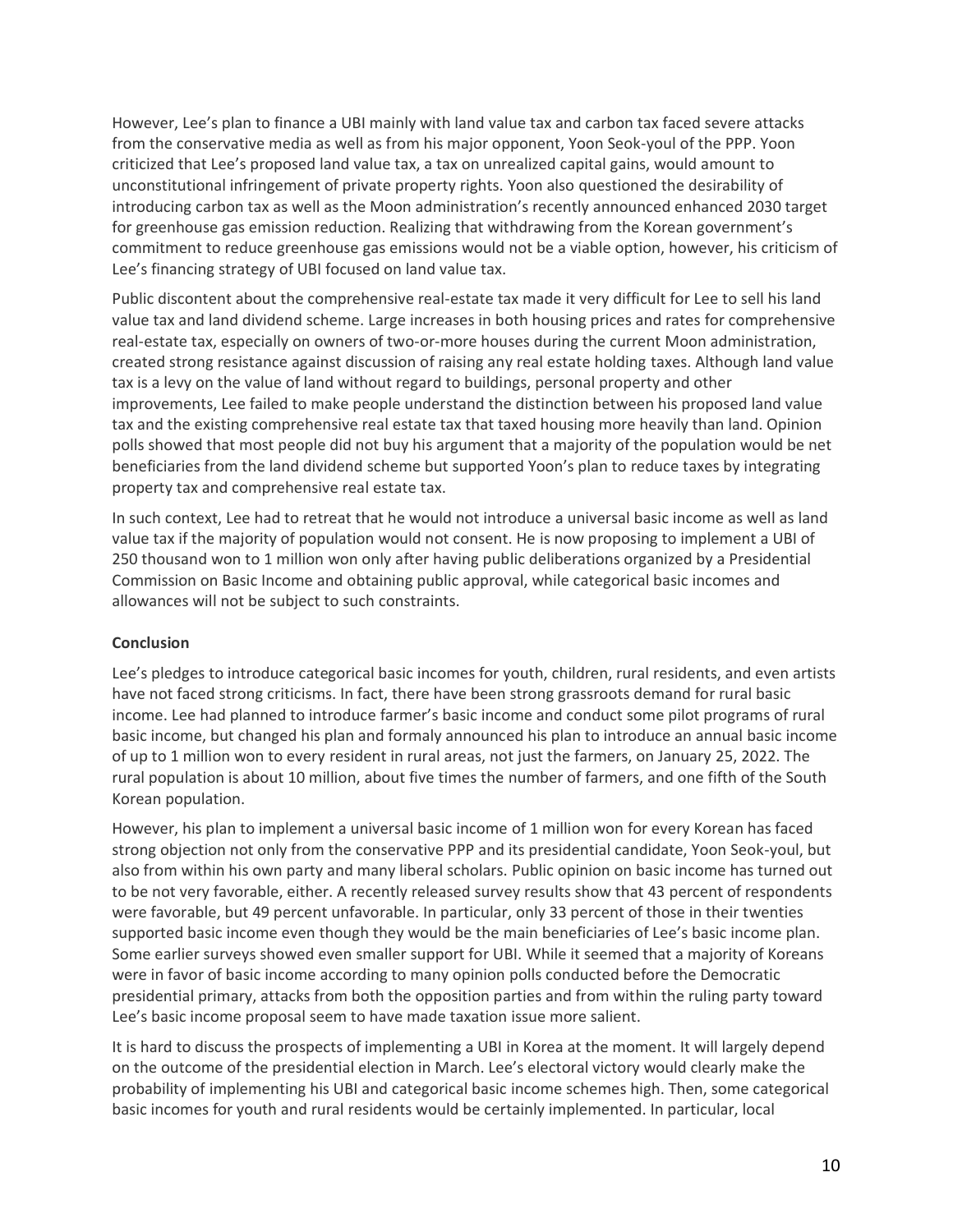elections in June will add momentum for rural basic income. However, there will certainly be a fierce battle surrounding the enactment of land value tax and perhaps surrounding the enactment of carbon tax as well. Even if land value tax is not introduced, however, that does not necessarily mean the cancellation of UBI. Carbon tax may be easier to enact, considering the urgent need for the legislation to meet Korea's commitment to carbon neutrality and 2030 emission reduction target. In addition, there is substantial room to save budget expenditures considering that Korea's ratio of public social expenditures to government revenue is very low at around 40 percent, compared to the OECD average of 60 percent (You, 2020).

Another possibility is to conduct large-scale experiments of UBI and NIT at both the individual level and community level, which may pave the way for introduction of a UBI or an NIT by the following administration that will be inaugurated in 2027. This is a quite probable scenario considering that Oh Sehoon, mayor of Seoul affiliated with the PPP, is planning to conduct a randomized controlled trial of his NIT scheme in Seoul and that there is a growing interest in NIT and policy experiment among scholars as well. Although Oh has to rerun for mayoral election in June, there is budget for the experiment that is supposed to begin in July this year.

If Yoon is elected as President, the probability of introducing a UBI during his term is practically nil, but public demand for UBI as well as categorical basic incomes may not decline. In addition to Oh's likely experiment of NIT, Yoon's minority government may have to agree to conduct an experiment of UBI considering that the Democratic Party will control the National Assembly until the spring of 2024. Local elections in June will very likely lead some municipalities in rural areas to introduce rural basic income, albeit at a low level. Whatever the presidential election outcome may be in March, the coming years in Korea will likely see vibrant political discourses about UBI and NIT.

Dr. Jong-sung You (youjs0721@gachon.ac.kr) is Guest Professor and Director of Korea Inequality Research Lab (http://www.kirl.re.kr/) at Gachon University in South Korea. His publications include *Democracy, Inequality and Corruption: Korea, Taiwan and the Philippines Compared* (Cambridge University Press). He obtained his Ph.D. in Public Policy from Harvard University and taught at University of California, San Diego, and Australian National University. Before pursuing an academic career, he fought for democracy and social justice in South Korea. He is currently serving as the Director of presidential candidate Lee Jae-myung's Basic Income Campaign Headquarters.

Dr. Jieun Choi (jieun choi@snu.ac.kr) is a Visiting Professor at the Graduate School of International Studies, Seoul National University. She is an advisor to Democratic Party presidential candidate Lee Jae Myeong. Previoulsy, she worked as a senior economist at the World Bank covering China and several economies in Europe and Central Asia, and at the African Development Bank. She holds a PhD from University of Oxford and a Master's Degree (MPA/ID) from Harvard Kennedy School. She has published articles and books on inequality, digitalization, globalization and industrial policies, including the Future of Work in Africa (2019) and New Trade Policy in the Digital Era (2022).

#### **References**

Banerjee, Abhijit V., Duflo, Esther(2019). Good Economics for Hard Times, Public Affairs.

Bertelsen, Greg and Catrina Rorke (2021). "Meeting the Climate Challenge: A Carbon Fee Should Be the Centerpiece of America's Climate Strategy." Climate Leadership Council.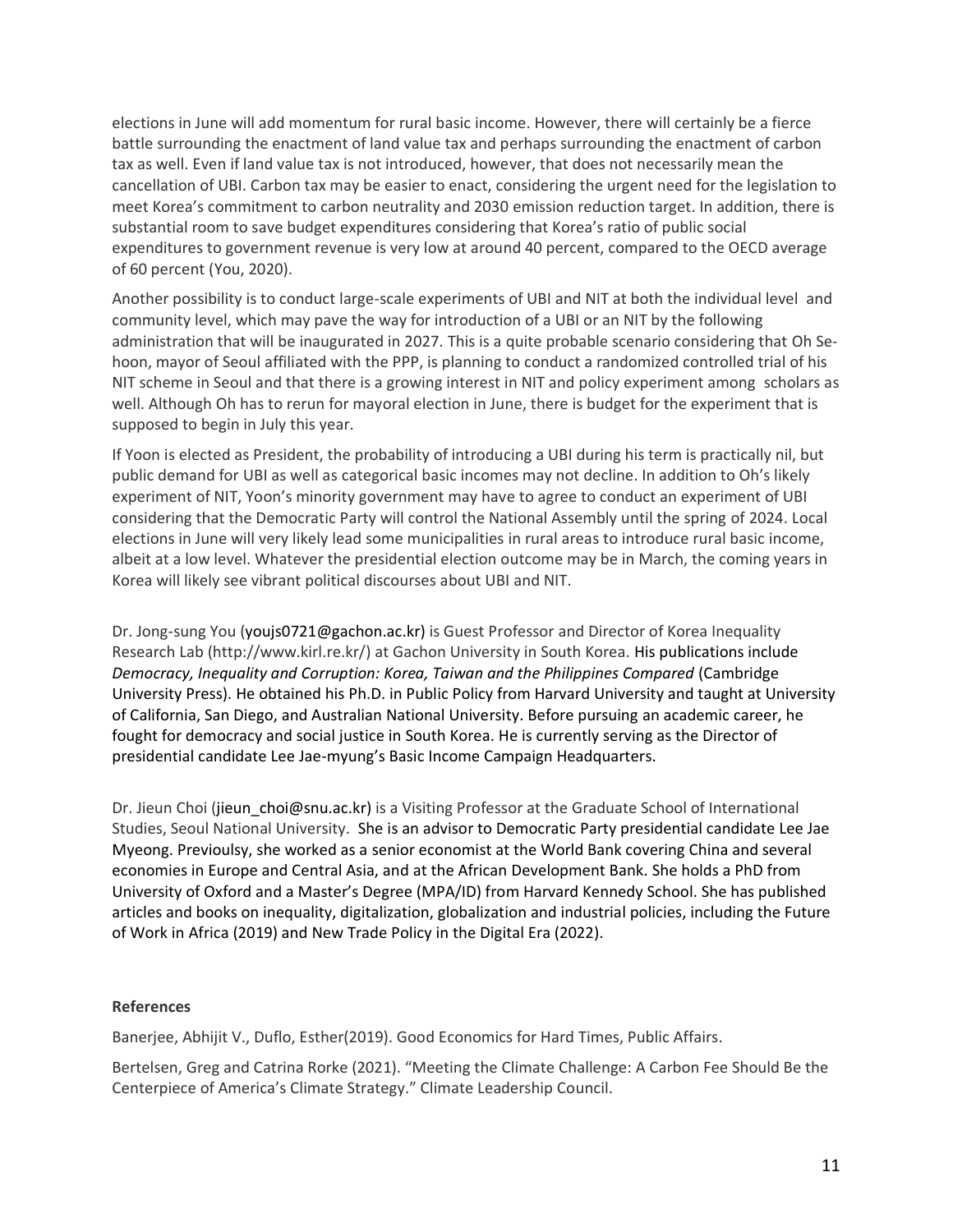Campbell, Andrea Louise (2014). Trapped in America's Safety Net: One Family's Struggle. Chicago: The University of Chicago Press.

Coelho, Andre (2017). "Korea: New presidential candidate promises universal basic income." BIEN News(Feb 8). Available at [https://basicincome.org/news/2017/02/korea-new-presidential-candidate](https://basicincome.org/news/2017/02/korea-new-presidential-candidate-lee-jae-myung-promises-universal-basic-income/)[lee-jae-myung-promises-universal-basic-income/](https://basicincome.org/news/2017/02/korea-new-presidential-candidate-lee-jae-myung-promises-universal-basic-income/)

Dye, Richard F. and England, Richard W. (2009). Assessing the Theory and Practice of Land Value Taxation. Cambridge, MA: Lincoln Institute of Land Policy.

Economists' statement (2019). "Economists' statement on carbon dividends." Climate Leadership Council (clcouncil.org).

George, Henry. 1962 [1879]. Progress and Poverty. New York: Robert Schalkenbach Foundation.

Jeong, Si-haeng (정시행) (2022). "맨큐 '기본소득 옹호'의 진실 (The Truth about 'Mankiw's Advocacy of Basic Income." (Jan. 12)

Kang, Nam-hoon (강남훈) (2019). 기본소득의 경제학(Economics of Basic Income). Goyang-si(고양시): Park Jong-cheol Publishing (박종철출판사).

Kim, Yeong-Soon (2021). "A Balanced Understanding of the South Korean Welfare State: Development and Underdevelopment." EAF Policy No. 163, East Asia Foundation.

Lee Hyo-jin, (2022). "Universal basic income unnecessary for Korea in long term: Nobel-winning economist", The Korea Times, 6 Jan.

Lee, Jae-myung(이재명) (2021). "Lee Jae-myung's Policy on Basic Income, Press Release." (기본소득 정책공약 발표 기자회견문, July 22).

Lee, Sang-ki (2020)." Gyeonggi Province Governor Lee Jae-myung: We will be providing basic income to all citizens promptly." The Asian (March 25). Available at <http://www.theasian.asia/archives/107932>

Mankiw, Gregory N.(2021). "How to Increase Taxes on the Rich (If You Must)", In Blanchard and Rodrik, eds., Combating Inequality: Rethinking Government's Role, 137-140. The MIT Press.

Mirrlees, James et al., (2012). "The Taxation of Land and Property." in Mirrlees et al., Tax by Design: The Mirrlees Review (Institute for Fiscal Studies), 368-4015. Oxford University Press.

Nam Hyun-woo, Kang Seung-woo and Jung Da-min (2021). "Lee Jae-myung to promote fair distribution to bolster growth", *The Korea Times*, 31 Dec.

OECD (2018). "A Broken Social Elevator? How to Promote Social Mobility." OECD Publishing, Paris, [https://doi.org/10.1787/9789264301085-en.](https://doi.org/10.1787/9789264301085-en)

OECD (2020). Economic Surveys Korea, OECD Publishing, Paris.

Raventos, Daniel, translated by Lee Han-ju & Lee Jae-myung (이한주.이재명 옮김) (2007[2016]).

기본소득이란 무엇인가(Basic Income: The Material Conditions of Freedom). 책담.

Standing, Guy (2017). Basic Income: A Guide for the Open-Minded. Yale University Press.

Van Parijs, P. and Vanderborght. Y.(2017). Basic income: A radical proposal for a free society and a sane economy, Cambridge : Harvard University Press.